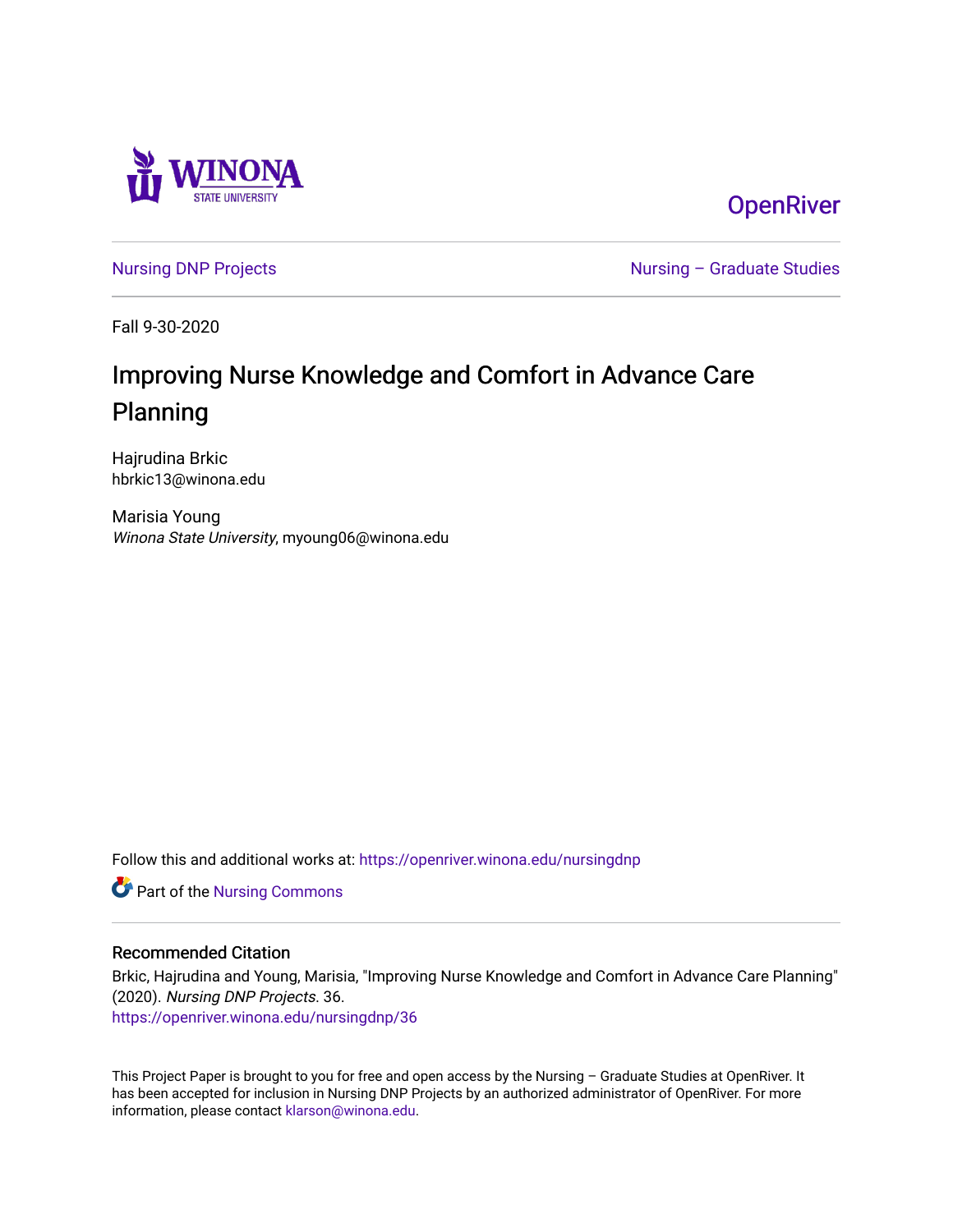Improving Nurse Knowledge and Comfort in Advance Care Planning Hajrudina (Dina) Brkic, RN, BSN; Marisia Young, RN, BSN Winona State University: Department of Graduate Nursing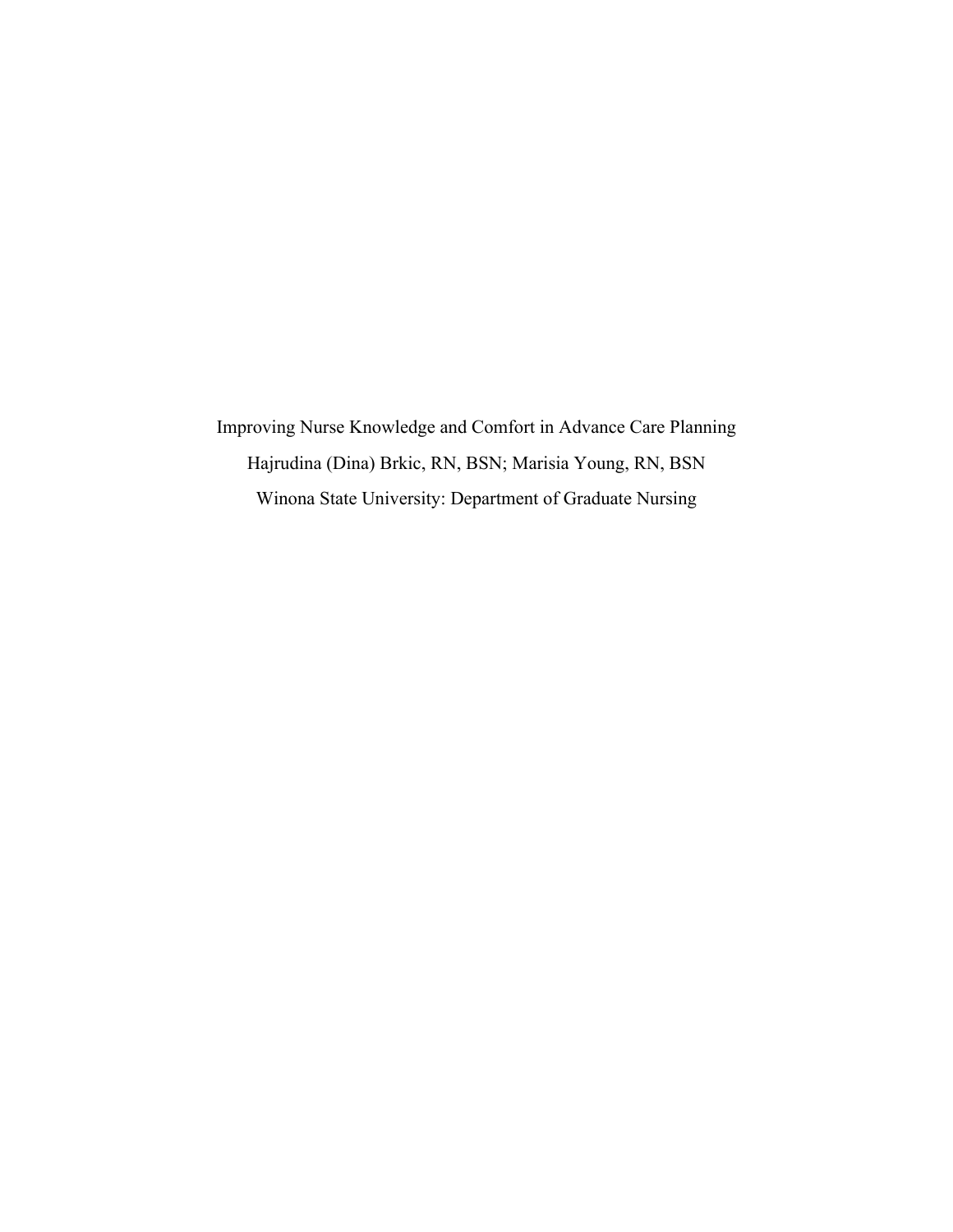## **Abstract**

*Objectives:* The purpose of this project was to increase nurses' knowledge and comfort level regarding advance care planning (ACP) in patients with a diagnosis of heart failure (HF) in a clinical setting.

*Methods*: A quasi-experimental design was used with a pre-and-post test administered to nurses prior to the beginning of a four-hour interactive class and immediately following the class. The data was analyzed using a 5-point Likert scale and paired t-tests were used to determine statistical significance. Statistical significance was set at 0.05.

*Results*: Of the eight nurses who participated in the interactive course, seven were female, one was male, and all had less than five years of clinical nursing experience. The average knowledge score was quite high for both pre- and post-tests and was 4.6 and 4.9 respectively ( $p = .049$ ). The average confidence score was 2.8 pre-intervention and increased significantly to 4.3 at post-intervention ( $p = .001$ ).

*Conclusions*: Nurses who attended a four-hour interactive class had a statistically significant increase in knowledge and comfort level regarding ACP communication with HF patients in a clinical setting. Thus, nurses can be instrumental in introducing sensitive topics such as ACP.

Keywords: heart failure, advance care planning, advance directives, nursing knowledge, nursing comfort, palliative care, patient education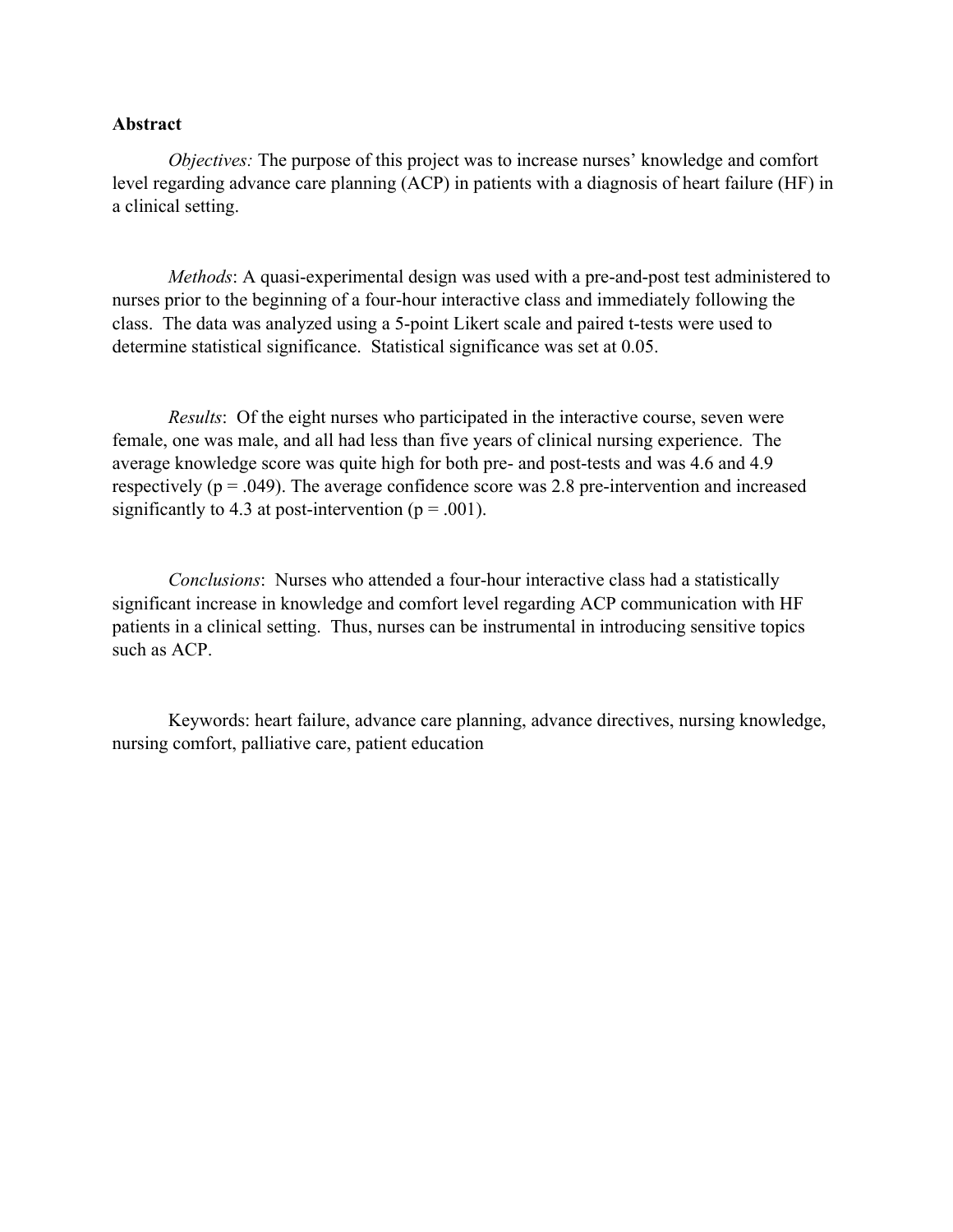## **Introduction**

Heart failure (HF) is a chronic and progressive disease marked by high morbidity and mortality, with more than a million hospital admissions in the United States annually.<sup>1</sup> Nearly 50 percent of patients with HF die within five years of their initial diagnosis, with the cost of HF care exceeding 40 billion dollars annually, and more than 50 percent of those costs occurring within the last six months of life.<sup>1</sup> The progressive nature of the disease leads to compounding symptoms that increasingly worsen quality of life  $(QOL)^2$  Patients and families often find themselves facing difficult decisions regarding management and treatment due to the unknown projection that a HF diagnosis brings.

As the rate of HF diagnosis is expected to grow substantially by  $2030<sup>3</sup>$ , the need for advance care planning (ACP) conversations has become an essential component of HF management. Patients who understand the ACP process can transfer their goals and wishes regarding their health care into an advance directive (AD). An AD is a legal document outlining the patient's medical wishes.4 It is intended to guide the patient's loved ones and healthcare providers through the decision-making process in the event that the patient cannot make their wishes known, thus ensuring that the patient's goals of care are met. Despite efforts made by the Center for Medicare and Medicaid Services to increase communication regarding ACP and AD completion through clinician reimbursement, only 17% of patients reported having an ACP conversation with their provider.<sup>5</sup> In some instances, over 80 percent of hospitalized HF patients did not have an AD on file (Butler, 2015).

In addition, nurses are unsure of their role in the ACP process. Many nurses feel that the ACP conversation is outside of their scope of practice, with overall lack of nurse knowledge and education regarding ACP and advance directives (ADs) acting as a barrier to nurse-led end-of-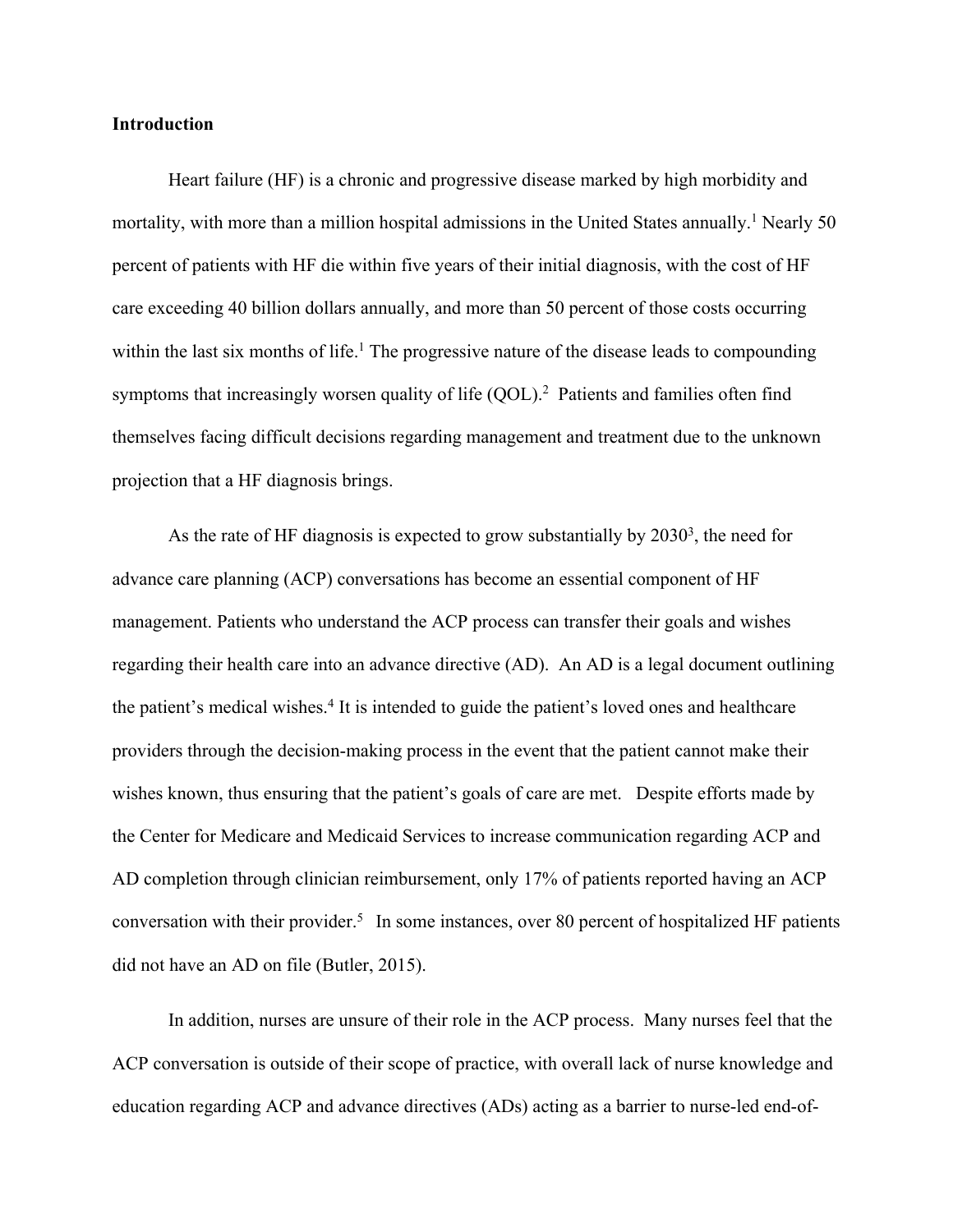life conversations. <sup>6</sup> Although nurses may recognize potential patient benefits from ACP or AD completion, they may not initiate conversations surrounding these sensitive topics if they feel they lack adequate education and confidence in initiating the discussions. Thus, ACP discussions may not occur despite the patient need. Therefore, the question this project aimed to answer was does providing nurses with a short interactive educational course about ACP and ADs result in improved nurse confidence and knowledge regarding such conversations with patients in the inpatient setting?

# **Literature Review**

A literature review was performed between September 2019 and November 2019 using the search engines CINAHL, Embase, Medline, and PubMed. The included articles were between the years of 2009 to 2019, written in English language, and with a focus on intervention-based studies. The search terms that were used for the literature review were: heart failure, advance care planning, patient education, nursing, palliative care, nurse-led education, nursing education, and advance directive. Multiple other searches were conducted to incorporate AND with the above search terms. A total of 19 articles met the initial criteria, and after careful review, 13 articles were used for the final literature review.

The literature search included gathering information to determine appropriate content for a four-hour educational session for the nurse champions. Topics of the search included benefits of nurse-led education, therapeutic communication strategies, and the overall impact nurse-led education had on ACP understanding and AD completion for patients.

Fretwell, Worlock, and Gleeson (2019) evaluated the use of a facilitated ACP model called the ACP Triple-E which uses a collaborative, systems approach to equip health and social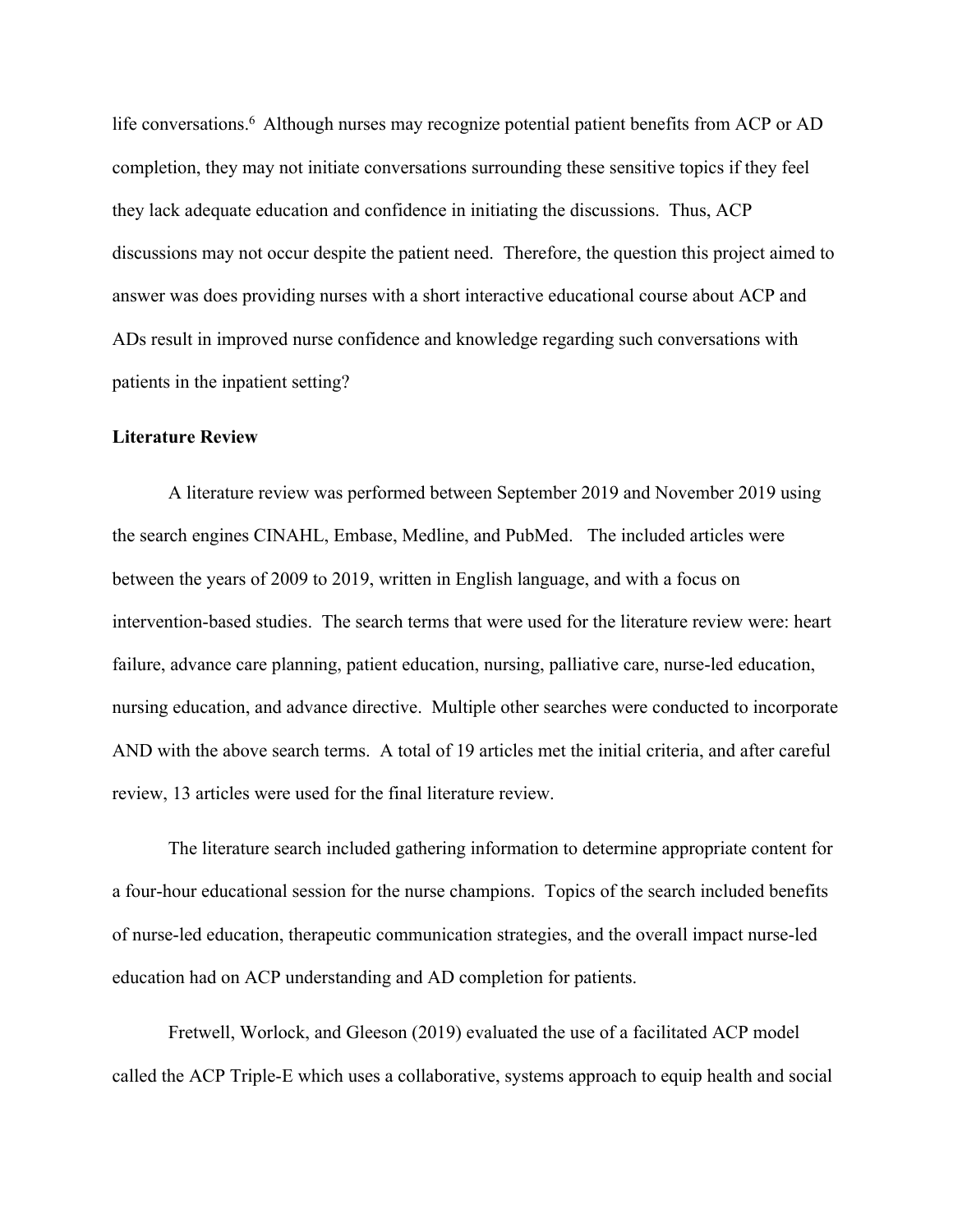care professionals with knowledge, skills, and confidence in having ACP discussions. Effective components of the model included a three-tiered training process involving self-assessment and reflection activities, e-learning modules, workshops, ACP champions, discussions and documentation using role-play<sup>7</sup>. The study conducted by Fretwell et al. (2019) identified that nurses who were evaluated post-intervention described increased knowledge in the ACP areas of recognition of patients who would benefit from ACP, implementing conversations, importance of documentation, confidence identifying patient verbal and non-verbal cues during ACP discussion, and increased confidence and empowerment undertaking the ACP process, with overall confidence scores increasing from 5.61 to 8.7 out of ten7.

# **Methods**

## *Project Design*

This project was managed by two Doctor of Practice (DNP) students. The DNP students sought Institutional Review Board (IRB) from the state university where they were enrolled. The project was deemed exempt by the university. The DNP students also sought approval from the inpatient hospital IRB, and the project was determined to not require hospital IRB review.

## *Study Participants*

During meetings with the inpatient HF team comprised of HF physician, nurse practitioners (NPs), and physician assistants (PAs), the importance of nurse-initiated ACP conversations and guidance through the AD completion process were discussed. The team unanimously agreed that nurses on the HF unit were in an optimal position to both identify patients who might benefit from ACP and AD completion as well as to conduct therapeutic conversations regarding ACP with those patients. Additional meetings with the hospital's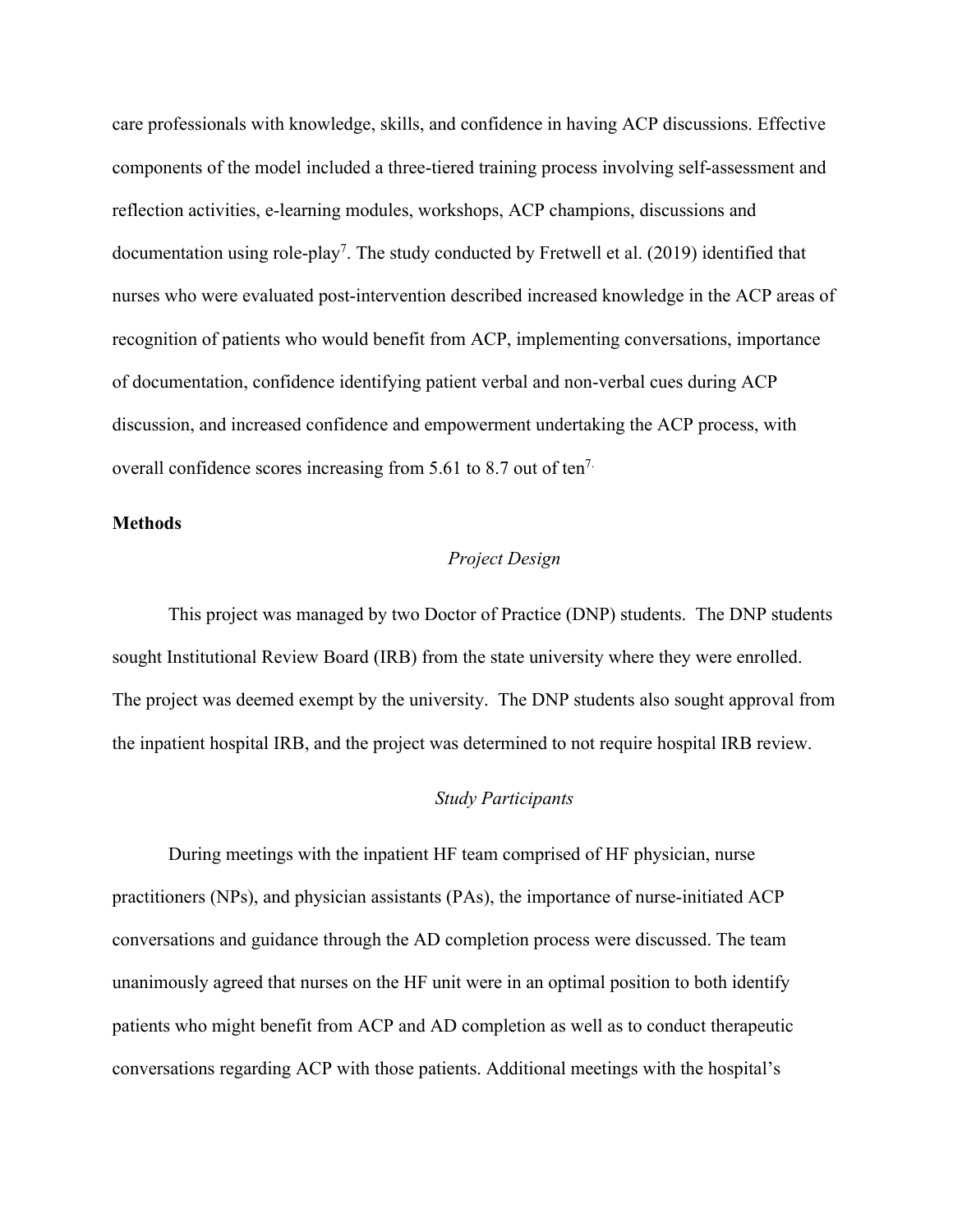Palliative Medicine Team further encouraged the practice of nurse-initiated ACP and AD conversations with chronically ill patients and supported this as within the scope of clinical nurses.

Unit management from the selected inpatient unit approved funding for a four-hour class for eight selected nurse champions. The nurses who were chosen to participate in the project came forth on a voluntary basis, based on their desire to gain more education regarding ACP, thus no written consent was required. A total of eight nurses participated (one male, and seven females).

## *Content Development*

The nurse champions were assessed on their knowledge of ACP and ADs and their

comfort level of participating in ACP conversations with patients. Measurement tools for these

indicators consist of pre- and post-tests created by the authors for the eight nurse champions.

See Table 1.

**Table 1**. Nurse pre and post test questions/statements.

| I know what an advance directive is. (Strongly disagree-strongly agree)                       |  |  |
|-----------------------------------------------------------------------------------------------|--|--|
| I believe advance care planning improves patient quality of life. (Strongly disagree-strongly |  |  |
| agree)                                                                                        |  |  |
| Locating advance directive in patient chart. (Not at all-extremely well)                      |  |  |
| Assessing patient understanding of advance care planning and advance directives. (Not at all- |  |  |
| extremely well)                                                                               |  |  |
| Initiating advance care planning conversations with patients. (Not at all-extremely well)     |  |  |
| Helping patients fill out an advance directive. (Not at all-extremely well)                   |  |  |
| Documenting advance care planning conversations with patients. (Not at all-extremely well)    |  |  |
| Discussing patient advance care planning with providers. (Not at all-extremely well)          |  |  |
|                                                                                               |  |  |

The nurse champions were given the pre-test prior to their four-hour educational session,

and then completed an identical post-test following completion of the class.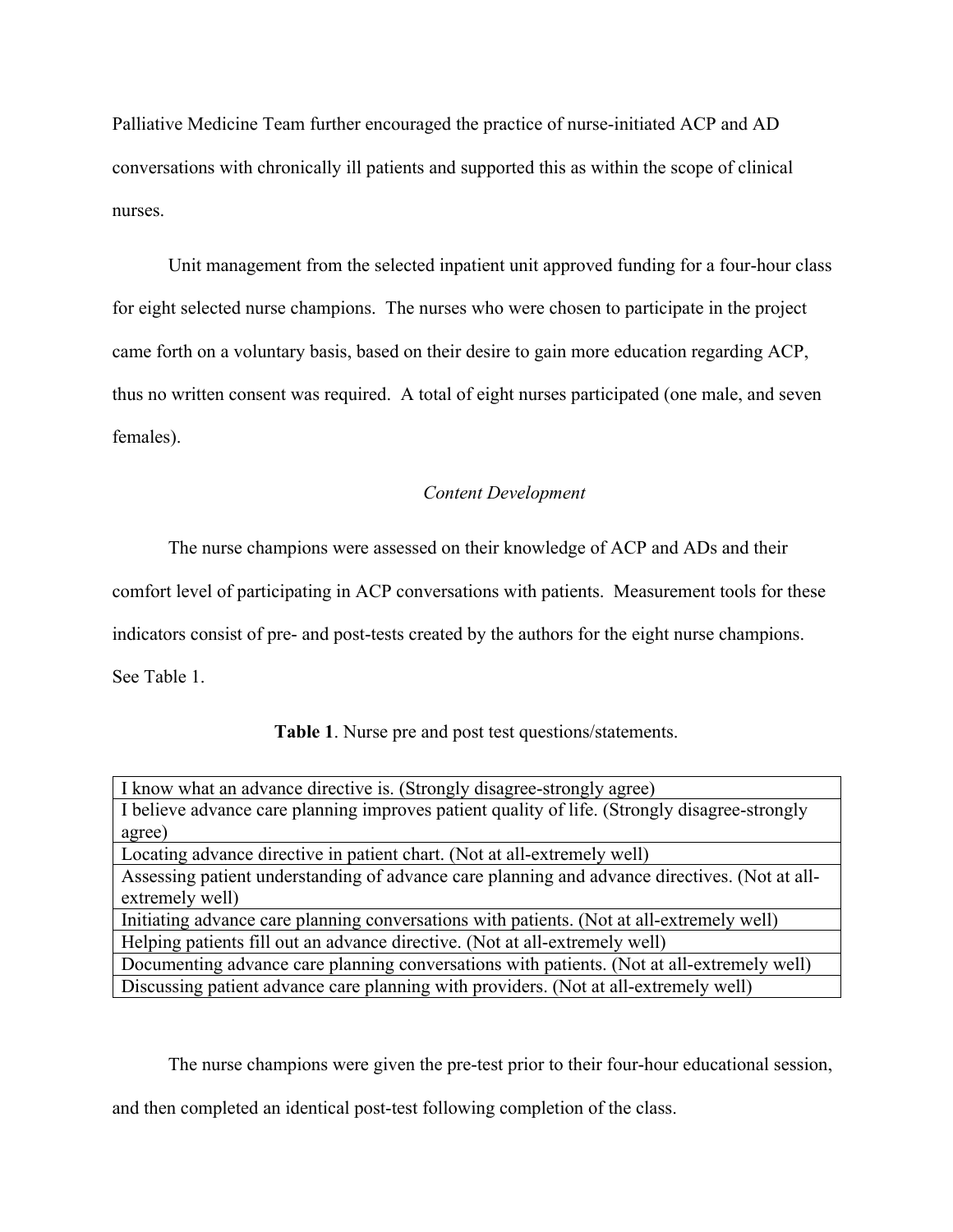Development of the four-hour educational session for the nurse champions incorporated components of the evidence-based strategies gathered from the literature review, including defining ACP and ADs, identifying the role of nurses in ACP, differentiating palliative treatments from hospice care, self-evaluation, and utilizing the RELATE model of communication<sup>8</sup>. Role-playing scenarios were also conducted during the class in order to allow practice utilizing the RELATE model strategies. ACP and AD content was then incorporated into the inpatient unit's nurse-led HF class.

# *Project Objectives*

The purpose of this project was to increase nursing knowledge and comfort level regarding ACP with patients who have HF in a clinical setting. The primary outcome of the project was to increase conversations regarding ACP and AD between nurses and patients with heart failure. The project has potential to be incorporated into other disciplines covering multiple chronic diseases where ACP would be beneficial to patient outcomes.

## *Statistics*

The pre and post tests are succinct and ask the participants to rate their knowledge and comfort level using a Likert scale (1-5). Limitations of this method could be the simplicity of the questions potentially not identifying specific gaps in nursing knowledge of ACP, and inconsistency of results if all nurses do not complete both the pre- and post-tests. Also, the measurement tools were created by the DNP students, so validity of use has not been established.

The average knowledge and confidence scores were compared with a paired t-test to determine statistical significance from pre-to-post. Statistical significance was determined at the 5% level.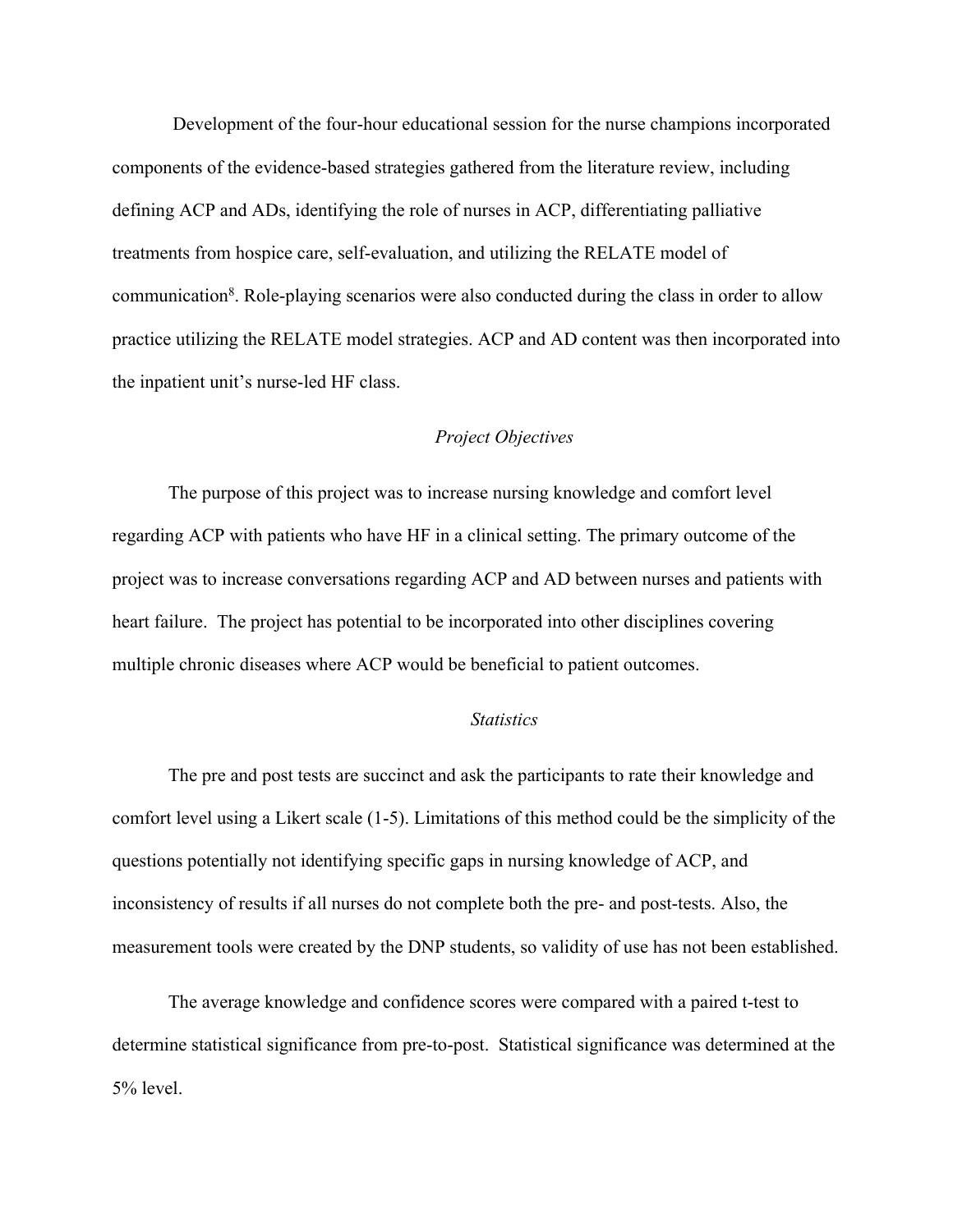#### **Results**

Table 2 depicts the mean (standard error mean) for average nurse knowledge and average nurse confidence scores from pre- to post-test. The average knowledge did increase from 4.6 to 4.9 from pre-to-post (p-value = 0.049). The average confidence score was 2.8 pre-intervention and increased significantly to 4.3 at post-intervention (p-value  $= 0.001$ ). Both increases in knowledge and confidence were statistically significant at the 0.05 significance level.

 **Table 2**. Nurse pre and post results.

|         | Avg knowledge | Avg confidence |
|---------|---------------|----------------|
| Pre     | 4.6(0.1)      | 2.8(0.2)       |
| Post    | 4.9           | 4.3 (0.2)      |
| p-value | በ በ49         |                |

## **Discussion**

The eight nurse champions that volunteered for this project work on a 24-bed inpatient Medical Cardiology Progressive Care Unit specializing in care for patients with HF and valve/structural diseases. The champions showed an increase in both knowledge and comfort level regarding ACP, which could be attributed to the fact that they volunteered for the opportunity to teach a patient centered ACP class and were enthusiastic about meeting the patient need for ACP. Of note, all of the champions were nurses who had less than five years of experience, which may have contributed to their willingness to learn and their incentive to broaden their nursing skills.

Prior to initiation of this project, 65 RNs from this unit were polled and asked to complete a survey identifying barriers to ACP and AD conversations with patients. Out of the 65 nurses, 30 nurses completed the survey, with the majority rating their comfort level as low in regard to initiating ACP conversations with patients at the bedside. The majority of polled nurses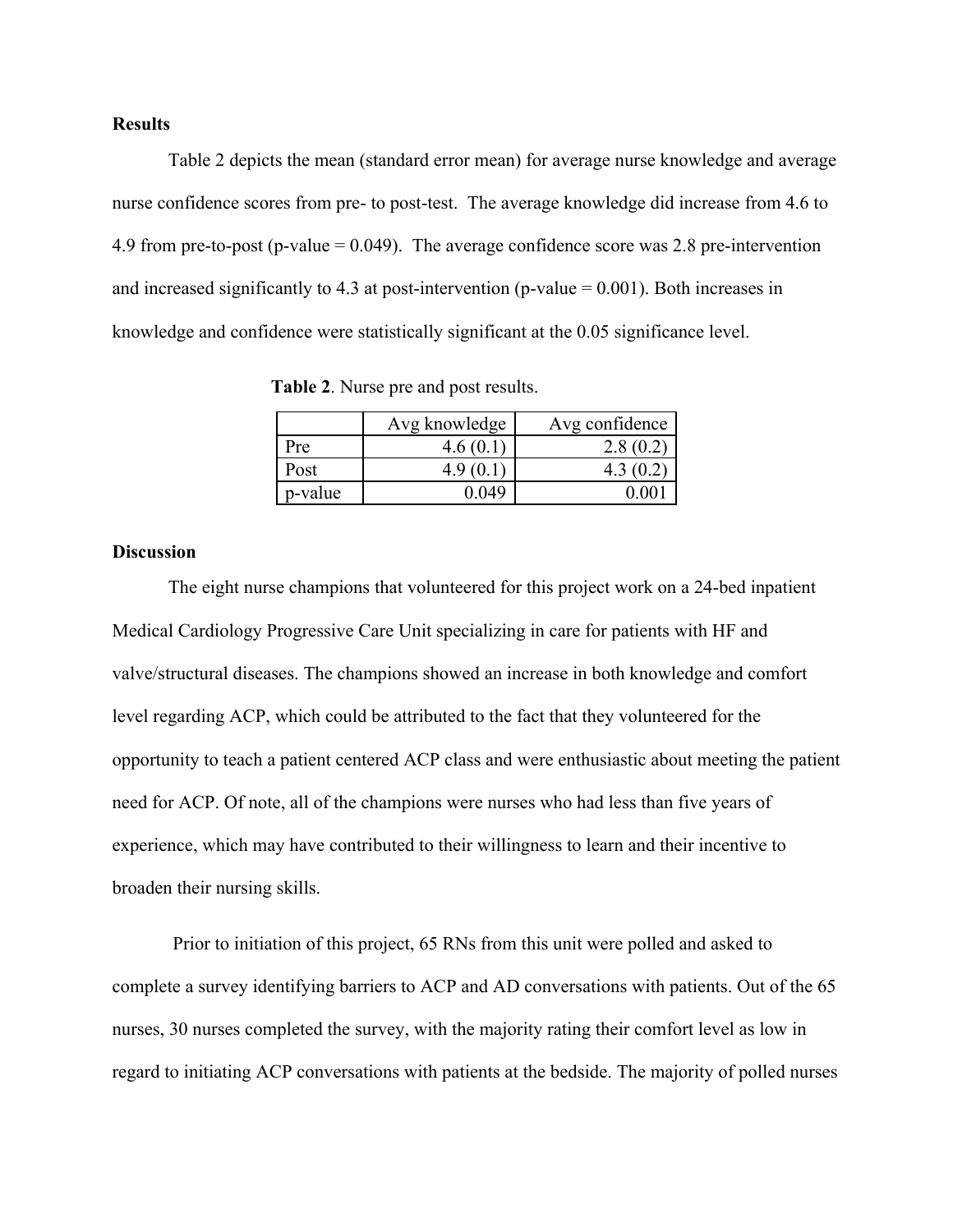also indicated that they felt their patients did not have a sufficient understanding of the ACP process or AD completion despite the fact that both were beneficial to their patient population.

Following the education sessions for the nurse champions, it was determined that each champion would teach the class twice per week and evaluate patients' understanding with a preand post-test. The nurse champions would then be available following the class to answer patient questions, further discuss aspects of ACP, and assist patients with AD completion. Completion of ADs by patients who attended the class was planned through retrospective chart review. The project also planned to re-evaluate nurse champions comfort level and knowledge at six weeks post-implementation of the class. Due to unforeseen complications related to the Covid-19 pandemic, the study concluded following the nurse champions' post-test.

#### *Limitations*

Limitations of the project include the inability of the nurse champions to practice the skills learned in the four-hour educational session, as the unit HF class was suspended indefinitely due to Covid-19 pandemic restrictions, unit closure, and staff furloughs.

Another limitation to the project was that the role of ACP nurse champion was one which not all nurses on the unit embraced. While most nurses agreed that the content was important, many were not enthusiastic about initiating ACP conversations with patients. This meant that the effective delivery of information relied on having nurses interested and willing to learn the ACP content and communication techniques. Only 30 of the 65-unit nurses completed the unit survey, demonstrating a potential lack of nurse buy-in with the nurse-initiated ACP process and potentially skewing unit nurse scores regarding comfort and perception of patient knowledge regarding ACP.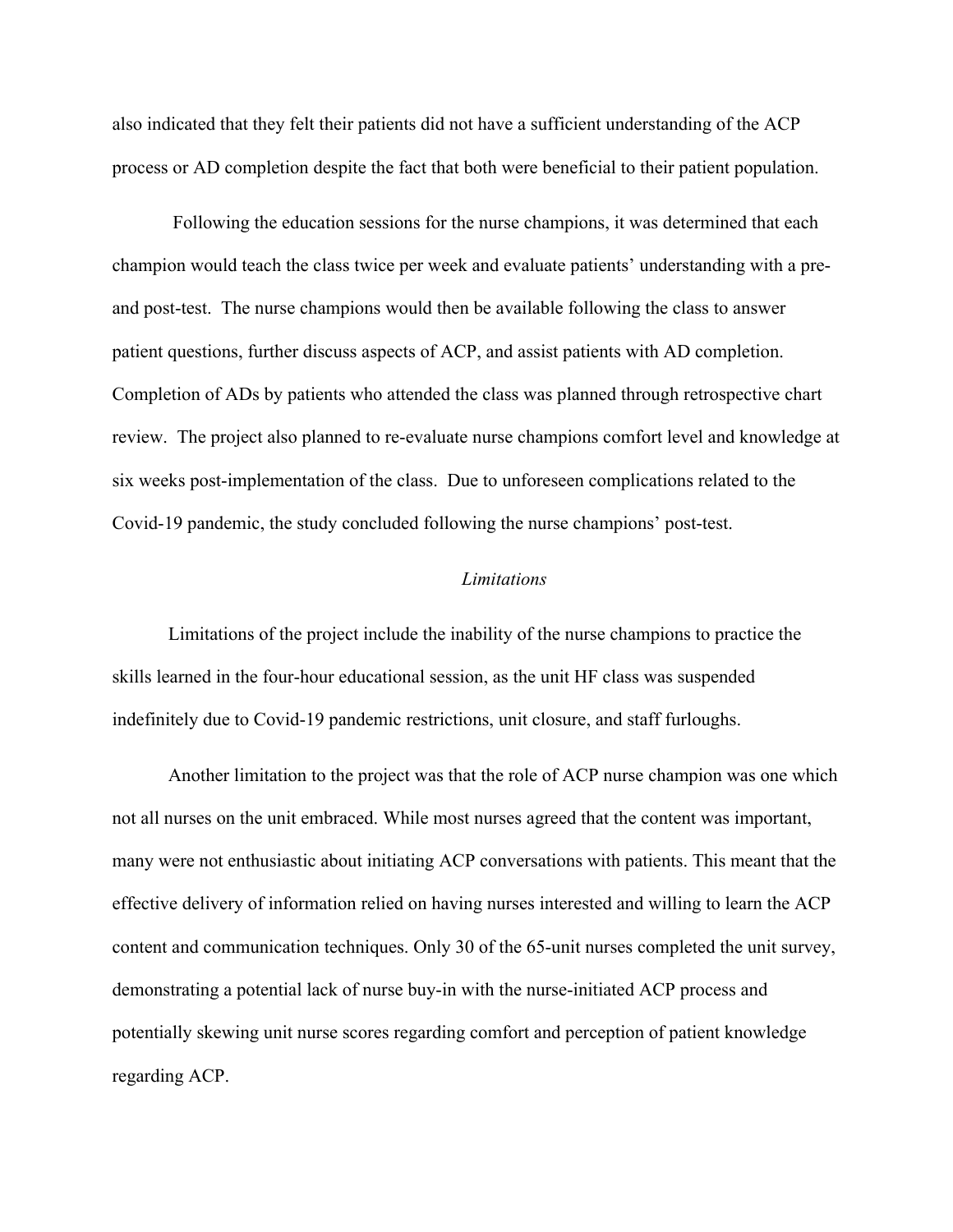Additionally, only eight nurse champions underwent the four-hour educational session and completed the pre- and post-tests, therefore the sample size was quite small. The tests only measured nurse knowledge and comfort level immediately following the class and longevity of these scores was not assessed after a six-week period as initially intended.

#### **Conclusion**

Preliminary data gathered from this project indicates that a four-hour educational session for nurses focusing on ACP and AD education and therapeutic communication strategies is effective in increasing nurse knowledge and comfort level with initiating ACP conversations with HF patients. Numerous opportunities exist to continue implementation of the class and expand the project to measure patient knowledge of ACP as well as patient AD completion following their education provided by the ACP nurse champions.

#### **Acknowledgements**

The authors wish to acknowledge and thank Dr. Sandra Paddock at Winona State University for being the faculty advisor for this project, as well as Dr. Ann Loth at Winona State University for being the DNP committee member for this project. In addition, acknowledgement to the site mentor, Terese Cole; statistician, Silas Bergen; unit nurse manager, Kimberly Poe; and the nurse champions: Darrick Idso, Colleen Kaminski, Lauren Lebowitz, Jennifer Nagele, Alice Smeltzer, Megan Stewig, Summer Thomas, and Hailey Wecker for their participation.

#### **Conflicts of Interest**

The Authors declare that there are no conflicts of interest.

# **Funding**

This research received no specific grant from any funding agency in the public, commercial, or not-for-profit sectors.